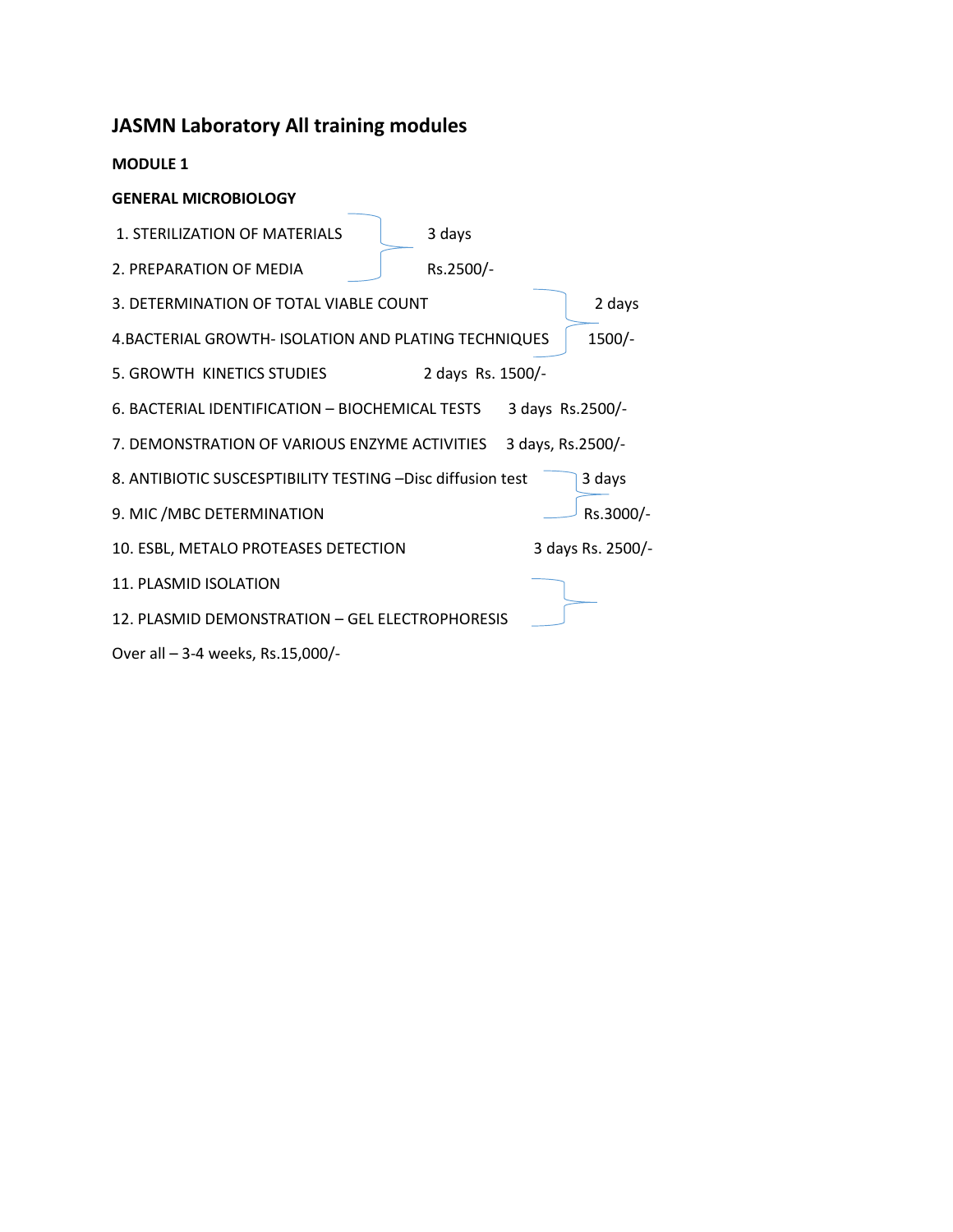## **MODULE 2**

## **CLINICAL BACTERIOLOGY**

- 1. Sterilization techniques
- 2. Preparation of media
- 3. Staining techniques
- 4. Antibiotic susceptibility testing disc
- 5. MIC/MBC determination
- 6. ESBL DETECTION
- 7. PROCESSING OF URINE AND REPORTING
- 8. PROCESSING OF SPUTUM AND REPORTING
- 9. PROCESSING OF VAGINAL SWAB AND REPORTING
- 10. PROCESSING OF THROAT SWAB AND REPORTING
- 11. PROCESSING OF WOUND SWAB /PUS AND REPORTING
- 12. BLOOD CULTURE TECHNIQUES
- 13. PROCESSING OF BODY FLUIDS AND REPORTING
- 14. PROCESSING OF STOOL SAMPLE AND REPORTING
- Techniques: 1-14: 8 weeks –Rs.20,000/-

Techniques: 1-8 :4 weeks - Rs.10000/- Techniques: 5-8 - 10 days -5000/-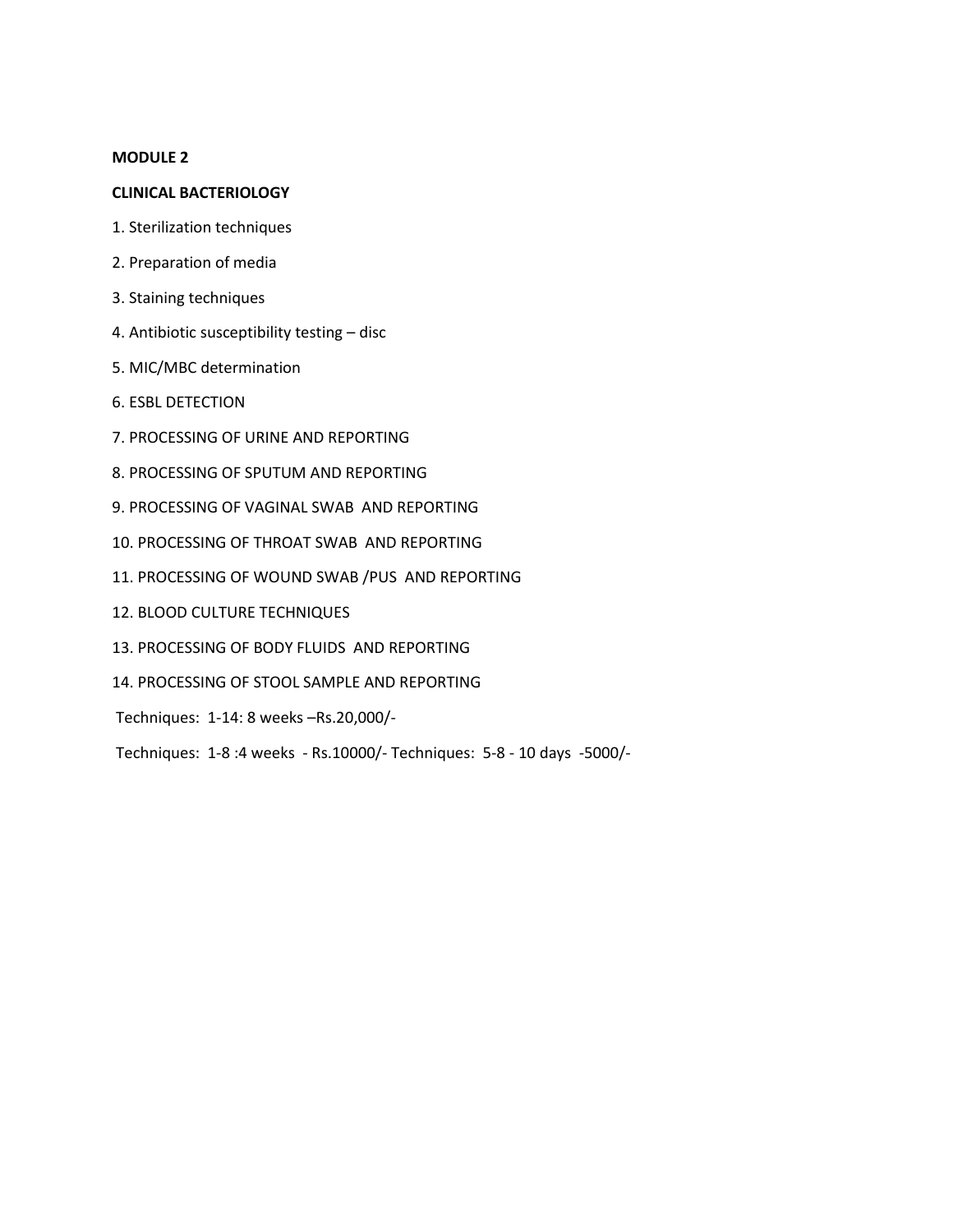## **MODULE 3**

## **MOLECULAR BIOLOGY TECHNIQUES**

- 1. STERILIZATION OF MATERIALS
- 2. PREPARATIONOF MEDIA AND ISOLATION TECHNIQUES
- 3. VIABLE COUNT
- 4. GROWTH KINETICS
- 5. ISOLATION OF PLASMIDS
- 6. GELELECTROPHORESIS TECHNIQUES
- 7. DNA ISOLATION AND DEMONSTRATION
- 8. PCR TECHNIQUES
- Techniques: 1-8, 4 weeks-Rs.15000/- Techniques: 5-8, 10 days –Rs.10000/-
- Techniques: 7-8, 6 days- Rs.6000/-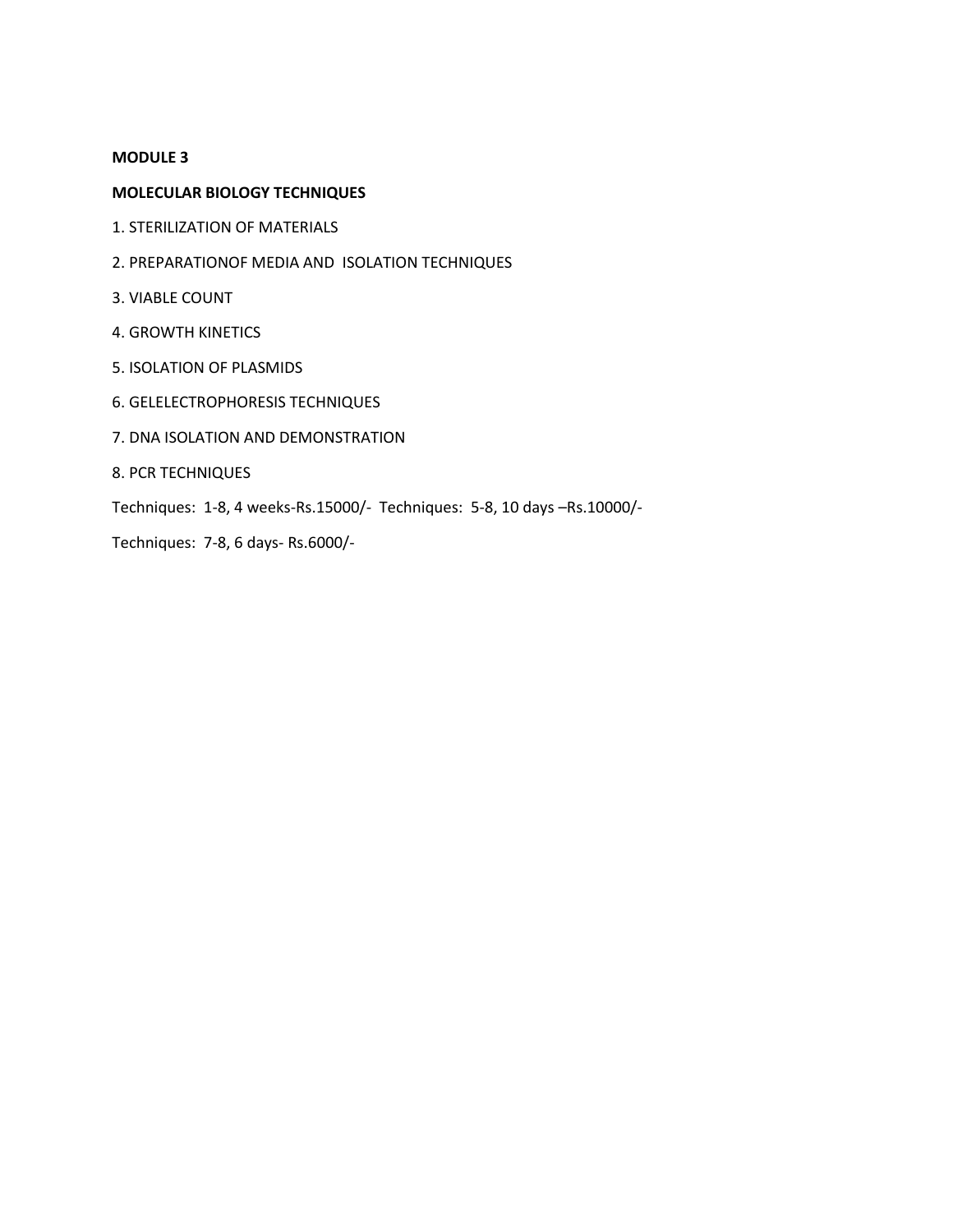#### **MODULE 4**

#### **IMMUNOLOGICAL TECHNIQUES - BASICS**

1. Agglutination tests a. Haemagglutination test – blood grouping

- b. Bacterial slide agglutination test
- 2. Widal test a. Principle, test and interpretation
- 3. Brucella agglutination test a. Principle, test and interpretation
- 4. VDRL/RPR test a. Principle, test and interpretation
- 5. ELISA test a. Principle, test and interpretation

Techniques : 1-5, 10 days Rs.5000/-

### **MODULE 5**

Mini Project for Biotechnology PLACKETT-BURMAN DESIGN ANDTESTING 10-15 DAYS

#### **MODULE 6**

#### **FOOD MICROBIOLOGY**

1.TOTAL PLATE COUNT(BACTERIA)

- 2. COUNTS OF YEAST AND MOLD
- 3. ENUMERATION, ISOLATION AND IDENTIFICATION OF E.coli in food

4. 4.ENUMERATION, ISOLATION AND IDENTIFICATION OF SALMONELLA in food

5.ENUMERATION, ISOLATION AND IDENTIFICATION OF SHIGELLA in food

6.ENUMERATION, ISOLATION AND IDENTIFICATION OF VIBRIO in food

Days 15-21 days, Fee- Rs. 12,000/-

#### **MODULE 8**

Routine clinical biochemistry training Fee 7500/- 7 days